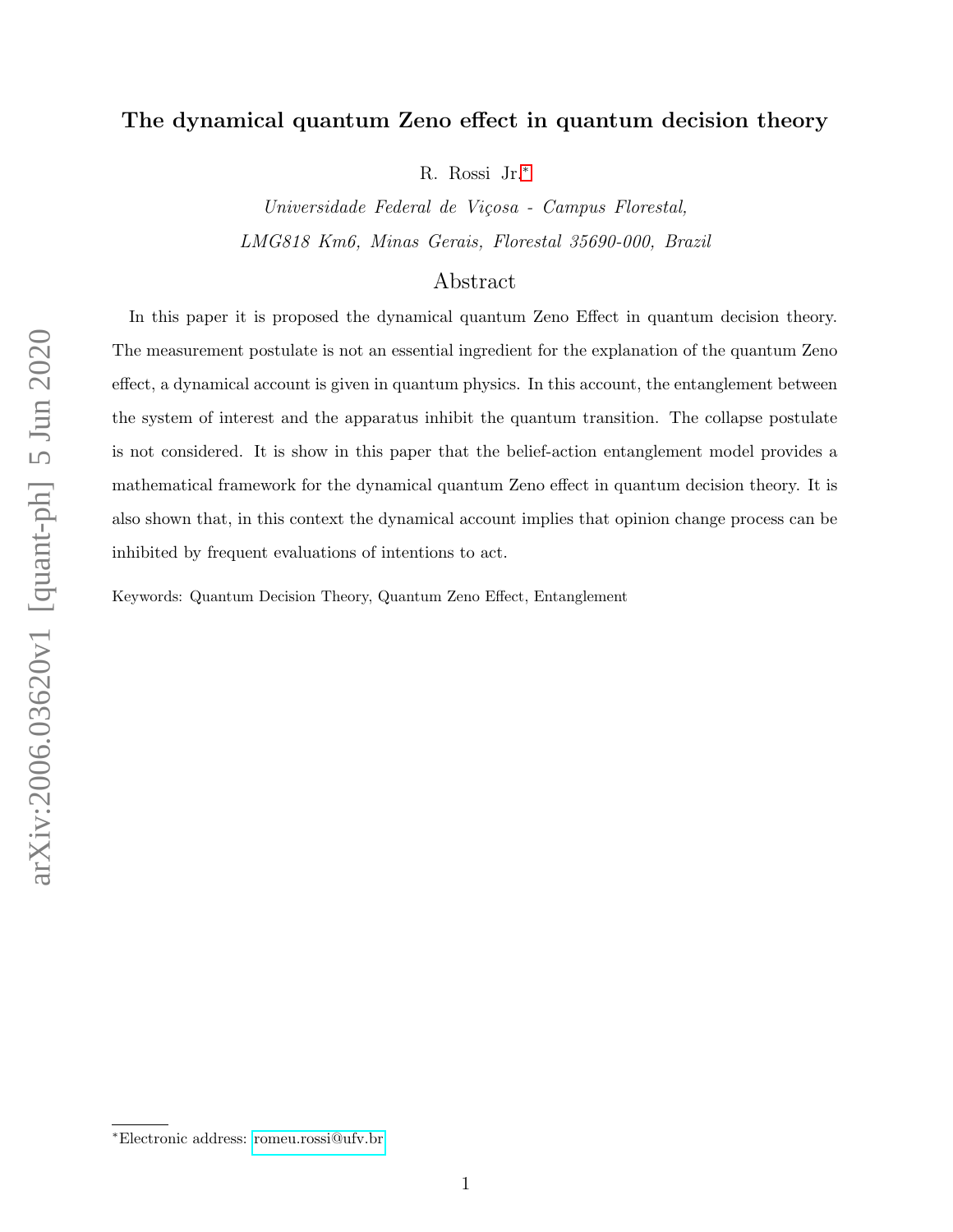## I. INTRODUCTION

The Quantum Zeno Effect (QZE) was proposed by B. Misra and E. C. Sudarshan [\[1\]](#page-14-0) as a paradox. The theoretical prediction that quantum evolution is frozen when subjected to constant measurements would be in contradiction with experimental observations. In [\[1\]](#page-14-0) B. Misra and E. C. Sudarshan hold that the traces of decaying particles in a bubble chambers would be an example of a quantum system that is subjected to constant measurements, however, it continues to evolve. In a later publication [\[2\]](#page-14-1) they deny the paradoxical character of the QZE. In the case of the of decaying particles in bubble chambers, they conclude that it as not an example of QZE because the observed tracks were not sufficiently frequent to be considered as a continuous measurement. Therefore, the observed tracks could not inhibit the quantum evolution and modify the particle's lifetime.

The first experimental observation of the QZE was reported in 1990 by W. M. Itano et al. [\[3\]](#page-14-2). They performed an experiment that showed the inhibition of a quantum transition induced by frequent measurements. In the theoretical description of the experiment W. M. Itano et al. hold a controversial interpretation of the QZE, they argue that the projection (or collapse) postulate was an essential ingredient for describing the QZE. Therefore, the QZE would provide experimental evidence for the projection postulate. This interpretation triggered an important debate about the role of the projection postulate in the description of the  $QZE$  [\[4–](#page-14-3)[6\]](#page-14-4). The approach proposed in the references [\[4,](#page-14-3) [6\]](#page-14-4) show that the strong association between the QZE and the projection postulate is not necessary.

In the dynamical approach of the QZE proposed in  $\vert 4, 6 \vert$  the intermediate measurements are not represented by protective measurements. This description is replaced by a more complete theory of measurement, in which the interaction between the system of interest and an apparatus is regarded as a quantum process. The measurement process is described by a Hamiltonian quantum evolution, in which the interaction establishes an entanglement between the subsystem of interest and the subsystem associated with the apparatus (auxiliary subsystem). In this dynamical approach of the QZE, the revelation of the results of each intermediate measurement is irrelevant. The QZE is explained as a consequence of frequent interaction that establishes an entanglement between the subsystem of interest and auxiliary subsystems that represents the apparatus.

The QZE is also addressed in the field of quantum decision theory [\[7\]](#page-14-5). In cognitive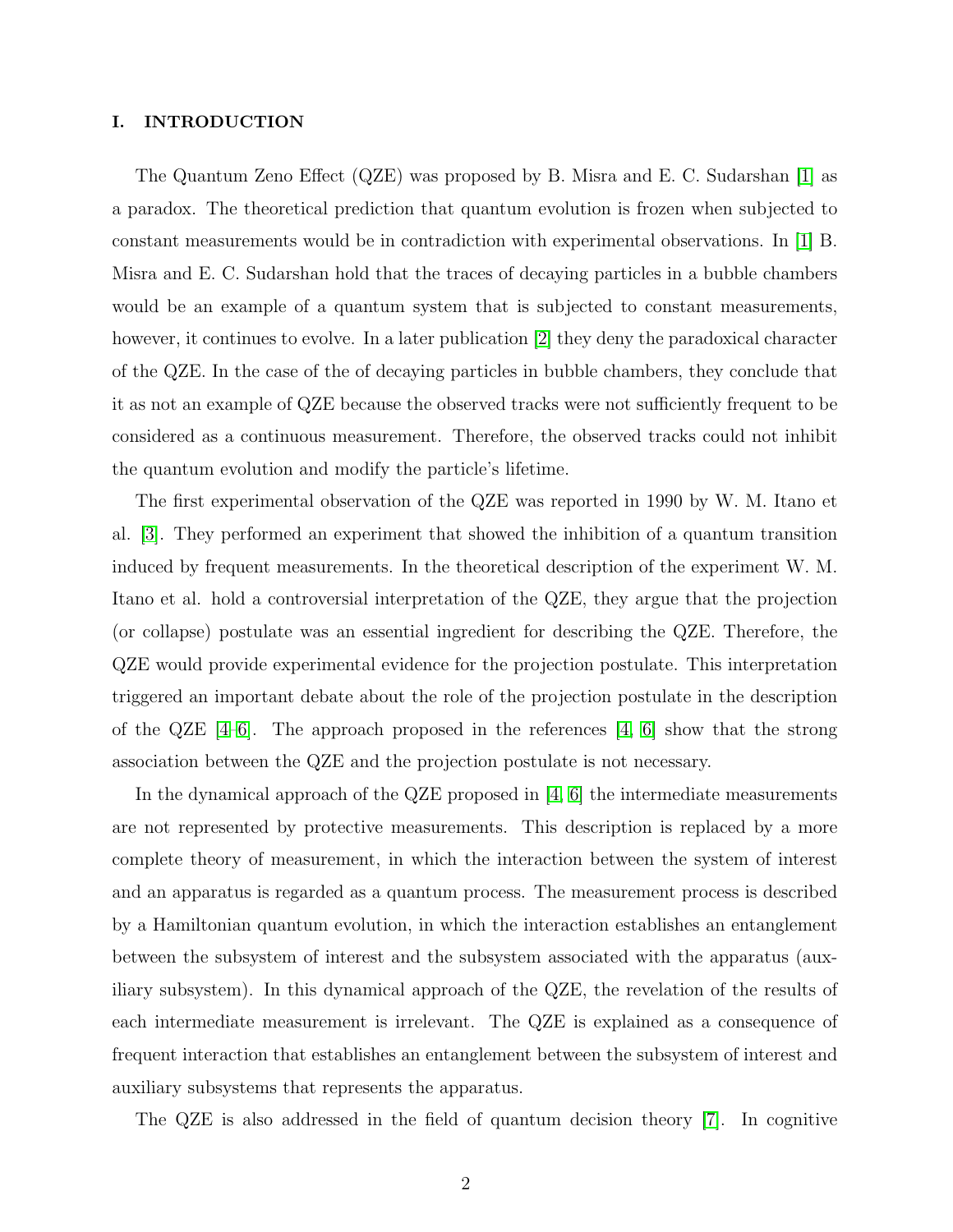science the Bayesian probability theory is a commonly used mathematical framework. The decision theory based in this framework is normative, it prescribes logical rules that the rational agent should follow to make decisions. However, several empirical findings have challenge the decision theory that is grounded in Bayesian probability. Two examples are the Prisoner's Dilemma game and the two-stage gambling task [\[8–](#page-14-6)[10\]](#page-14-7). Both violate the "sure thing" principle, which is a fundamental law of Bayesian probability theory [\[11\]](#page-14-8).

The quantum decision theory [\[12–](#page-14-9)[18\]](#page-15-0) is presented as an alternative framework to be considered in cognitive science. The instrumental use of the quantum probability theory in cognitive science allow the explanation of classical decision making paradoxes [\[19\]](#page-15-1) and the prediction of results that are in accordance with empirical observations [\[12–](#page-14-9)[14\]](#page-14-10). It is important to note that in quantum decision theory it is not assumed that the physical brain is a quantum system, the application of quantum theory is merely instrumental.

The authors of reference [\[7\]](#page-14-5) take into account a quantum model to explain an opinion change study. They demonstrate the QZE in this context and provide empirical evidence for it, this corroborates with the quantum decision theory. In the opinion change study [\[7\]](#page-14-5) the participants read a story about a hypothetical murder suspect. The quantum model for this scenario is constructed in a two dimensional Hilbert space in which two orthonormal vectors corresponds to the beliefs that the suspect is either innocent or guilty. Only the participants who believe that the suspect is innocent after reading the initial part of story were selected to the experiment. In the quantum model this preselection corresponds to the preparation of an initial state. The selected participants received pieces of evidences suggesting that the suspect was guilt. In terms of the quantum model, the pieces of evidences yield an unitary evolution of the vector state. This evolution can be characterized as a quantum transition process form the initial "innocent state" to the final "guilt state". One group of participants received all the pieces of evidences and were asked to make a final judgment about the suspect's guilt. Other groups of participants received the same pieces of evidences but were also asked to make intermediate judgments in addition to the final judgment. They were asked to express and justify their opinion in each intermediate judgment. The experimental results of [\[7\]](#page-14-5) show that opinion change is affected by intermediate judgments, it slows down this process.

In the quantum model considered in [\[7\]](#page-14-5) the intermediate judgments are represented by the action of POVM operators on the state space, in accordance with the measurement postulate.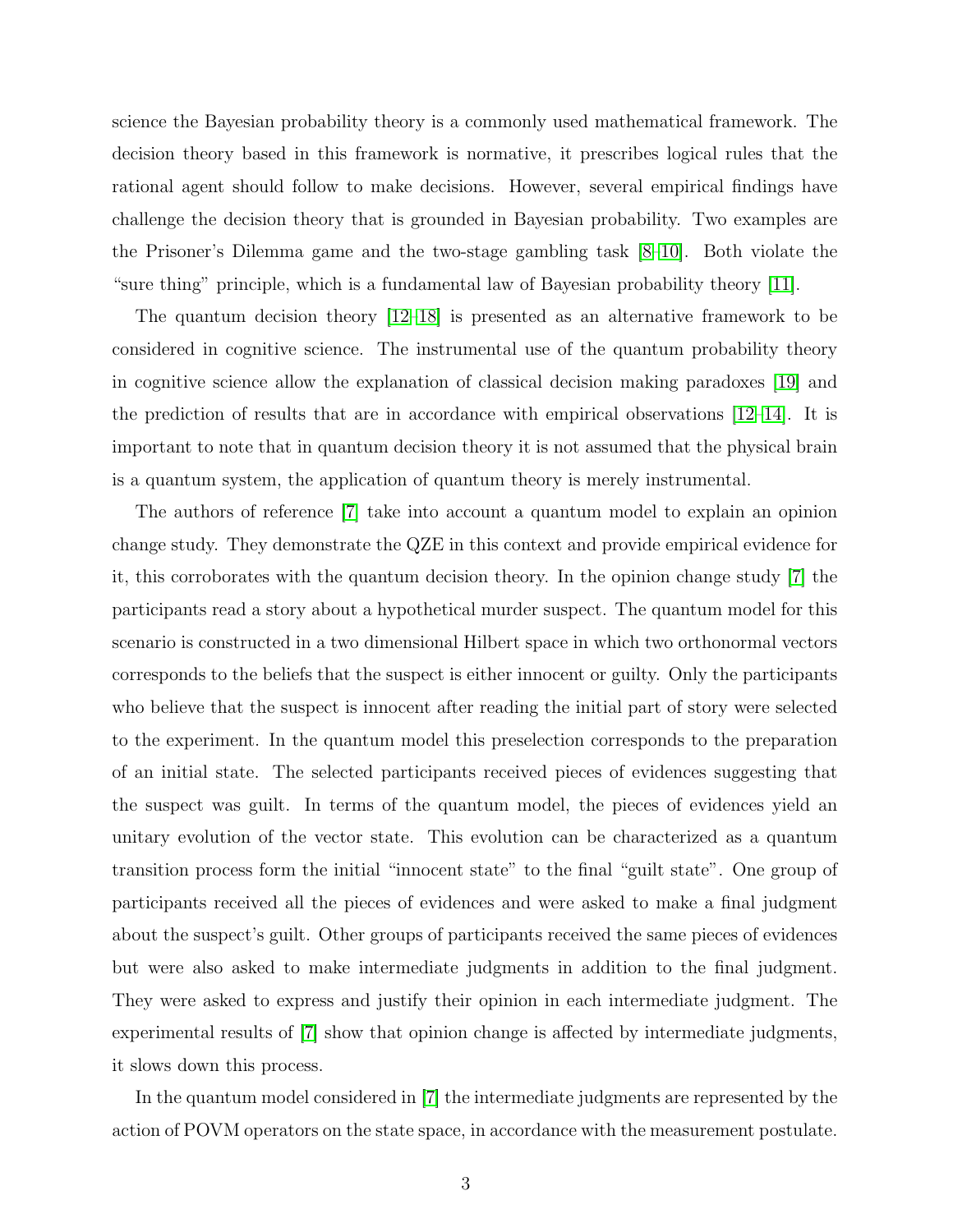In the intermediate judgments the participants are asked to express their opinion, therefore, the correspondence with the POVM measurements is well suited. The QZE shown in [\[7\]](#page-14-5) is a result of a sequence of intermediate POVM measurements. However, the QZE can also be obtained dynamically without the application of projective or POVM measurements, as it was shown in  $[4, 6]$  $[4, 6]$ .

The purpose of this paper is to study the dynamical description of the QZE in quantum decision theory. A "gedankenexperiment" is proposed, it is inspired by the opinion change study presented in [\[7\]](#page-14-5). In this thought experiment the intermediate judgments expressed by the participants are replaced by intermediate evaluations of actions that are correlated with the participant's beliefs. Neither the evaluations nor its conclusions are to be expressed by the participants. In the quantum model, the evaluations corresponds to the entanglement between two subsystems: b and a. The subsystem b is associated with the participant's belief and the subsystem a is associated with the participant's intention to act. To describe the interaction between b and a, we took into account the belief-action entanglement  $(BAE)$ model [\[20\]](#page-15-2). If quantum formalism is suitable for modeling cognitive processes, then the dynamical QZE must also be observed experimentally. This would lead us to the conclusion that a simple evaluation of the intention to act according to one's beliefs is sufficient to slow down the opinion change process, without the need for opinions to be expressed during the process. In the context of opinion change study the dynamical QZE would be an internal process.

In the thought experiment the subsystem  $b$  (associated with the participant's belief) is the subsystem of interest. It evolves over time according to the quantum model presented in [\[7\]](#page-14-5). The belief-action entanglement (BAE) model [\[20\]](#page-15-2) is used to describe the intermediate interactions. To show how the slowdown of the quantum transition process takes place we consider the effect of a single interaction on the quantum transition process. The dynamical QZE is a result of a sequence of such interactions.

The paper is organized as follows: in section II and III we briefly review the quantum model for the opinion change study presented in [\[7\]](#page-14-5) and the belief-action entanglement (BAE) model given in [\[20\]](#page-15-2). In section IV we present the thought experiment that allow for the analysis of the dynamical QZE in the quantum decision theory. We show analytically and numerically the effect of a single interaction on the quantum transition process, a sequence of such interactions results in the dynamical QZE.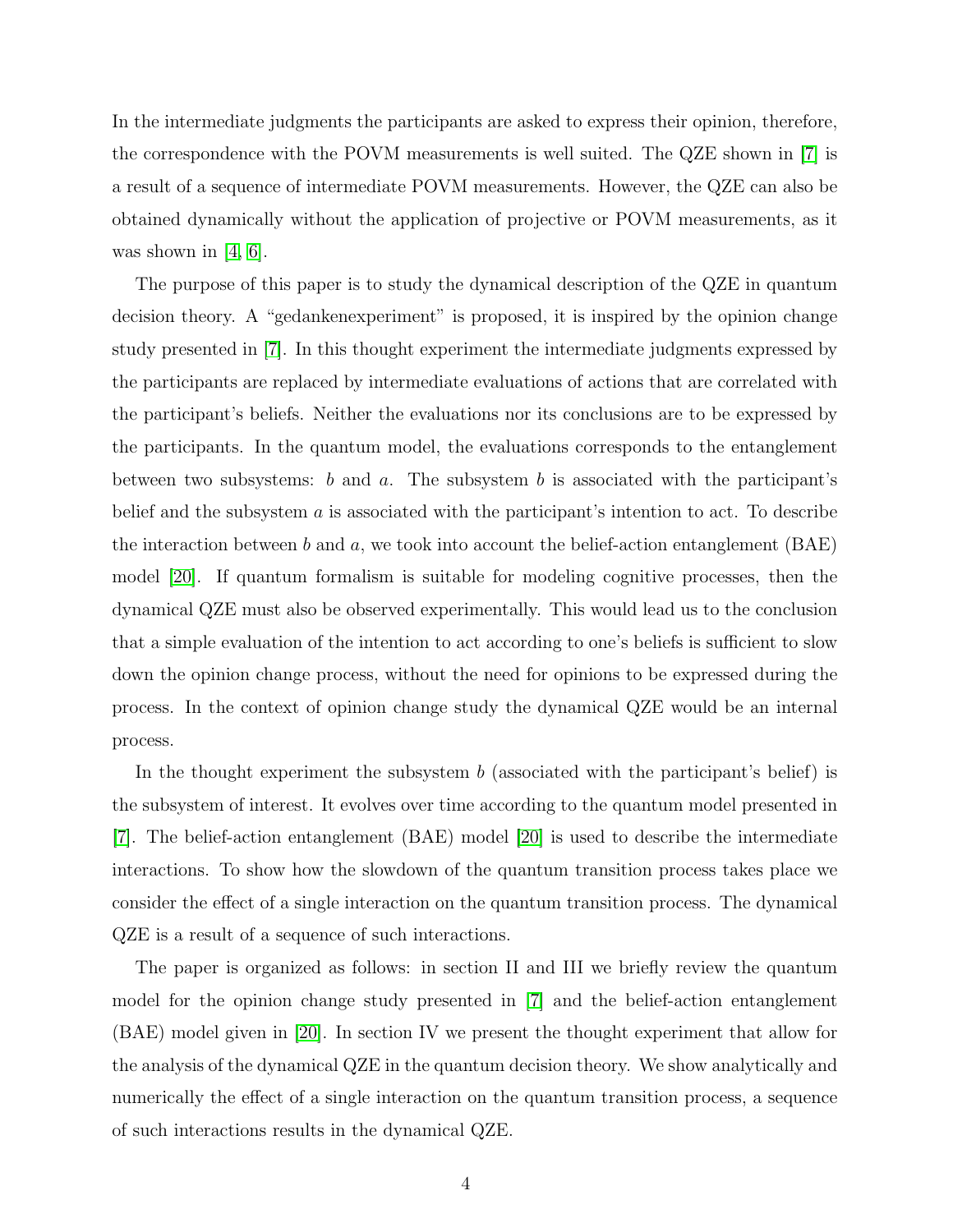#### II. THE FREE EVOLUTION

Let us take into account the quantum model for opinion change studied in [\[7\]](#page-14-5). The authors consider a two dimensional Hilbert space in which the state vectors are associated with cognitive states of belief. The state vectors are written in the orthonormal basis  $\{|0_b\rangle, |1_b\rangle\}$ , where  $|0_b\rangle$  and  $|1_b\rangle$  represents the belief that a suspect of the hypothetical murder is either innocent or guilty. The index b identifies the "belief" subsystem. In the initial stage of the experiment, before presenting the evidences, only the participants who considered the suspect was innocent were selected. This selection corresponds to preparing the initial cognitive state as  $|\psi_0\rangle = |0_b\rangle$ . Pieces of evidences suggesting that the suspect was in fact guilty are given to the participants. Therefore, the cognitive state of the participants will evolves to became  $|1_b\rangle$ , which allows us to characterize the process as a quantum state transition.

In a two-level system the vector state evolution can be regarded as a rotation in the Bloch-sphere. In the present case the rotation is governed by the unitary operator

$$
U_b(t_m, t_n) = \exp(-i\sigma_x B(t_m, t_n)),\tag{1}
$$

where  $\sigma_x$  is the Pauli operator,  $t_j$  is the time of the presentation of the jth piece of evidence, and  $B(t_m, t_n)$  is the angular displacement of the vector state between the time  $t_m$  and  $t_n$ , assuming that a judgment was made at  $t_m$ . The angular displacement function is given by

$$
B(t_m, t_n) = \alpha \sum_{j=m+1}^{n} a_j \exp[-\beta(j-m-1)^2],
$$
 (2)

where  $\alpha$ ,  $\beta$  and  $a_j$  are parameters that related to the strength of evidences. The details about these parameters are not relevant to the present analysis. The important fact about the this free evolution operator is that the successive applications of  $U_b(t_m, t_n)$  in the vector state  $|0_b\rangle$  rotates it towards the state  $|1_b\rangle$ . As the form of the time dependence of  $B(t_m, t_n)$ is not relevant in this work, we use the notation  $B(t_m, t_n) = B_{m,n}$  and  $U_b(t_m, t_n) = U_b(B_{m,n})$ .

The judgments of the participants are represented in the quantum model by POVM measurements. Quantum theory predicts that a sequence of intermediate POVM measurements can inhibit a quantum transition, in [\[7\]](#page-14-5) it is shown that empirical results of opinion change study corroborate with the quantum prediction. It would be an indication that quantum models are useful tools for decision theory.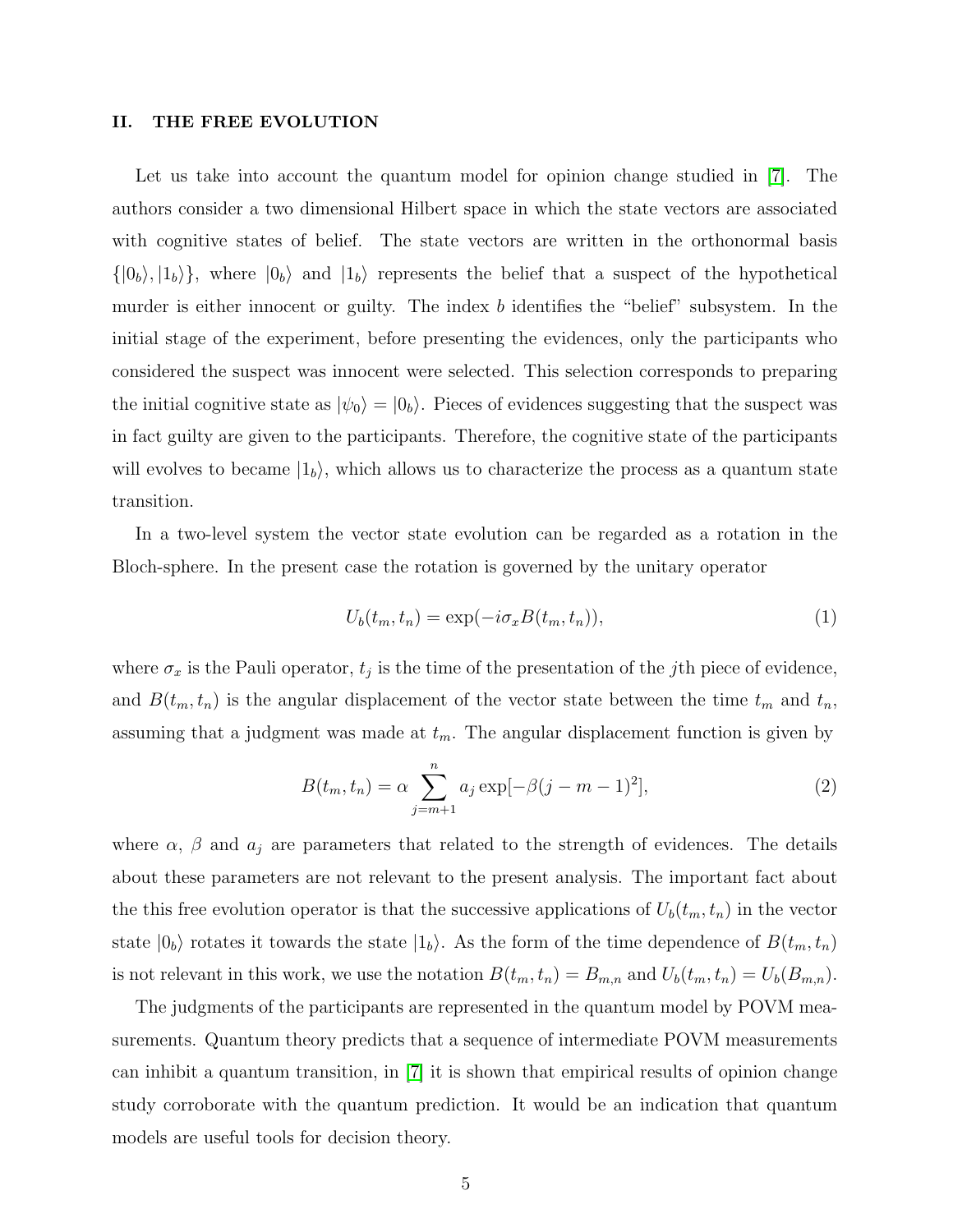In [\[7\]](#page-14-5) the authors consider that the intermediate POVM measurements along the system's evolution are a necessary ingredient for the QZE. However, as it was shown in [\[4,](#page-14-3) [6\]](#page-14-4), the measurement postulate is not necessary for the description of the QZE. The effect can be achieved by a dynamical analysis, where the intermediate measurements are described by periodically interactions between the system of interest and auxiliary subsystems. The analysis of the dynamical QZE in the context of decision and opinion change is the main purpose of this work.

#### III. THE INTERACTION WITH AN AUXILIARY SUBSYSTEM

In the section II we presented the free evolution. A state in the subsystem  $b$  evolves according to the unitary operator  $U_b(t_m, t_n)$ . In this case, the participant's belief is the only element relevant in the description. In [\[20\]](#page-15-2) the authors present a model composed by a subsystem associated with beliefs (we call it subsystem  $b$ ) and a subsystem associated with the participant's intention to act (we call it subsystem a). The authors of  $|20|$  studied the violation of sure thing principle of decision theory promoted by the Prisoners Dilemma game. To explain the empirical data of this experimental tasks they developed the beliefaction entanglement (BAE) model. In BAE model it is assumed that the subject's beliefs interact with the subject's intention to act. This interaction leads to the entanglement between the subsystems b and a. In this work we consider that the BAE model allow us to formalize the intermediate evaluations of actions proposed in the thought experiment that is discussed in section IV. This evaluation correlates beliefs and intention to act, in the quantum model they have the same effect as the interactions between the system of interest and the apparatus considered in [\[4,](#page-14-3) [6\]](#page-14-4). These interactions are the essential ingredient for the dynamical QZE.

In the BAE model, the beliefs and the actions are represented by the two dimensional complex subsystems b and a. The participant's belief that his opponent will perform the action of cooperation or the action of defection is characterized by a two level quantum system that is written in the basis  $\{|0_b\rangle, |1_b\rangle\}$ , where  $|0_b\rangle$  and  $|1_b\rangle$  represents the belief that the opponent will either defect or cooperate, respectively. The index b identifies the "belief" subsystem. The intention of the action is also characterized by a two level quantum system that is written in the basis  $\{|0_a\rangle, |1_a\rangle\}$ , where  $|0_a\rangle$  and  $|1_a\rangle$  represents the intention to defect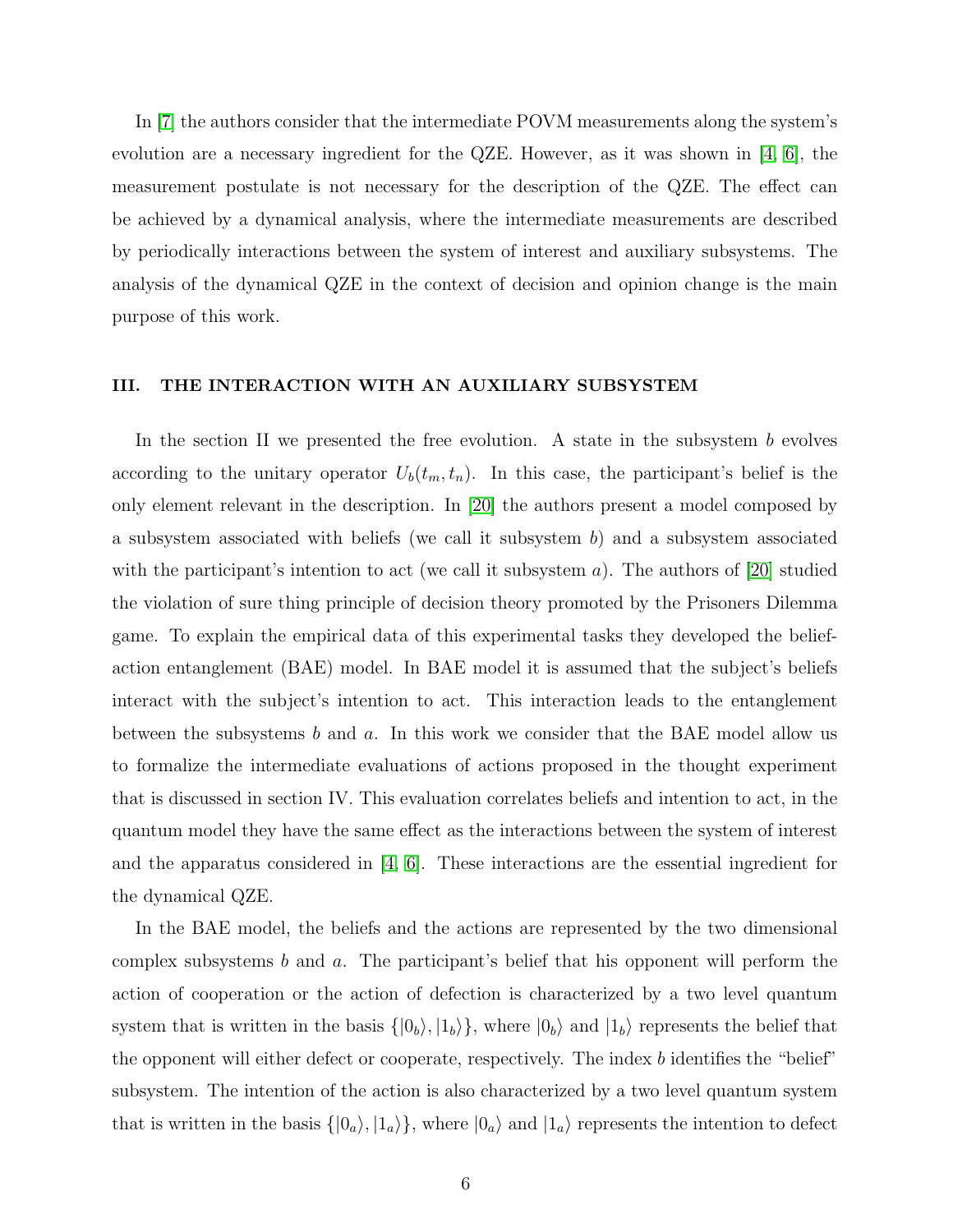or cooperate with the opponent, respectively. The index  $\alpha$  identifies the "intention to act" subsystem. The global system is composed by the subsystems b and  $a$ . A vector state in the global system is represented in the basis  $\{|0_b, 0_a\rangle, |1_b, 0_a\rangle, |0_b, 1_a\rangle, |1_b, 1_a\rangle\}$ , where  $|k_b, j_a\rangle$ is a short notation of the tensorial product  $|k_b\rangle \otimes |j_a\rangle$  (with  $k = 0, 1$  and  $j = 0, 1$ ).

The Prisoners Dilemma game the players have a period of time to evaluate the payoffs in order to choose an action. In [\[20\]](#page-15-2) the authors assume that the deliberation process corresponds to an unitary evolution  $(U_{ab})$  of a vector state in the global vector space. The Hamiltonian that governs the unitary evolution  $U_{ab}$  is given by  $H_{ba} = H_1 + H_2$ , where:

$$
H_{\alpha} = \begin{pmatrix} \frac{\mu_{0}}{\sqrt{1+\mu_{0}^{2}}} & \frac{\mu_{0}}{\sqrt{1+\mu_{0}^{2}}} & 0 & 0\\ \frac{1}{\sqrt{1+\mu_{0}^{2}}} & -\frac{\mu_{0}}{\sqrt{1+\mu_{0}^{2}}} & 0 & 0\\ 0 & 0 & \frac{\mu_{1}}{\sqrt{1+\mu_{1}^{2}}} & \frac{1}{\sqrt{1+\mu_{1}^{2}}}\\ 0 & 0 & \frac{1}{\sqrt{1+\mu_{1}^{2}}} & -\frac{\mu_{1}}{\sqrt{1+\mu_{1}^{2}}}\end{pmatrix}
$$
(3)  

$$
H_{\beta} = \begin{pmatrix} -\frac{\gamma}{\sqrt{2}} & 0 & -\frac{\gamma}{\sqrt{2}} & 0\\ 0 & \frac{\gamma}{\sqrt{2}} & 0 & -\frac{\gamma}{\sqrt{2}}\\ -\frac{\gamma}{\sqrt{2}} & 0 & \frac{\gamma}{\sqrt{2}} & 0\\ 0 & -\frac{\gamma}{\sqrt{2}} & 0 & -\frac{\gamma}{\sqrt{2}}\end{pmatrix}
$$
(4)

The parameters  $\mu_0$  and  $\mu_1$  are utility function of the differences in the payoffs:  $\mu_0$  =  $x_{0,0}-x_{0,1}$  and  $\mu_1=x_{1,0}-x_{1,1}$ , where  $x_{k,j}$  is the payoff the participant receive if the opponent takes the action k and the participant takes the action j. The parameter  $\gamma$  is a coupling constant of the interactions promoted by  $H_\beta$ .

The Hamiltonian  $H_{\alpha}$  corresponds to an evaluation that is in accord with the maximization of the utility, it is the rational component of  $H_{ba}$ . The Hamiltonian  $H_{\beta}$  allows the possibility for a player's decision not to follow the utility maximization. It implements in the model the tendency of people to change their beliefs to be compatible with their actions. This tendency of human cognition is called "cognitive dissonance" [\[21\]](#page-15-3). The combination  $H_{\alpha}$ and  $H_\beta$  results in an evolution more suitable for the analysis of the Prisoners Dilemma experiment.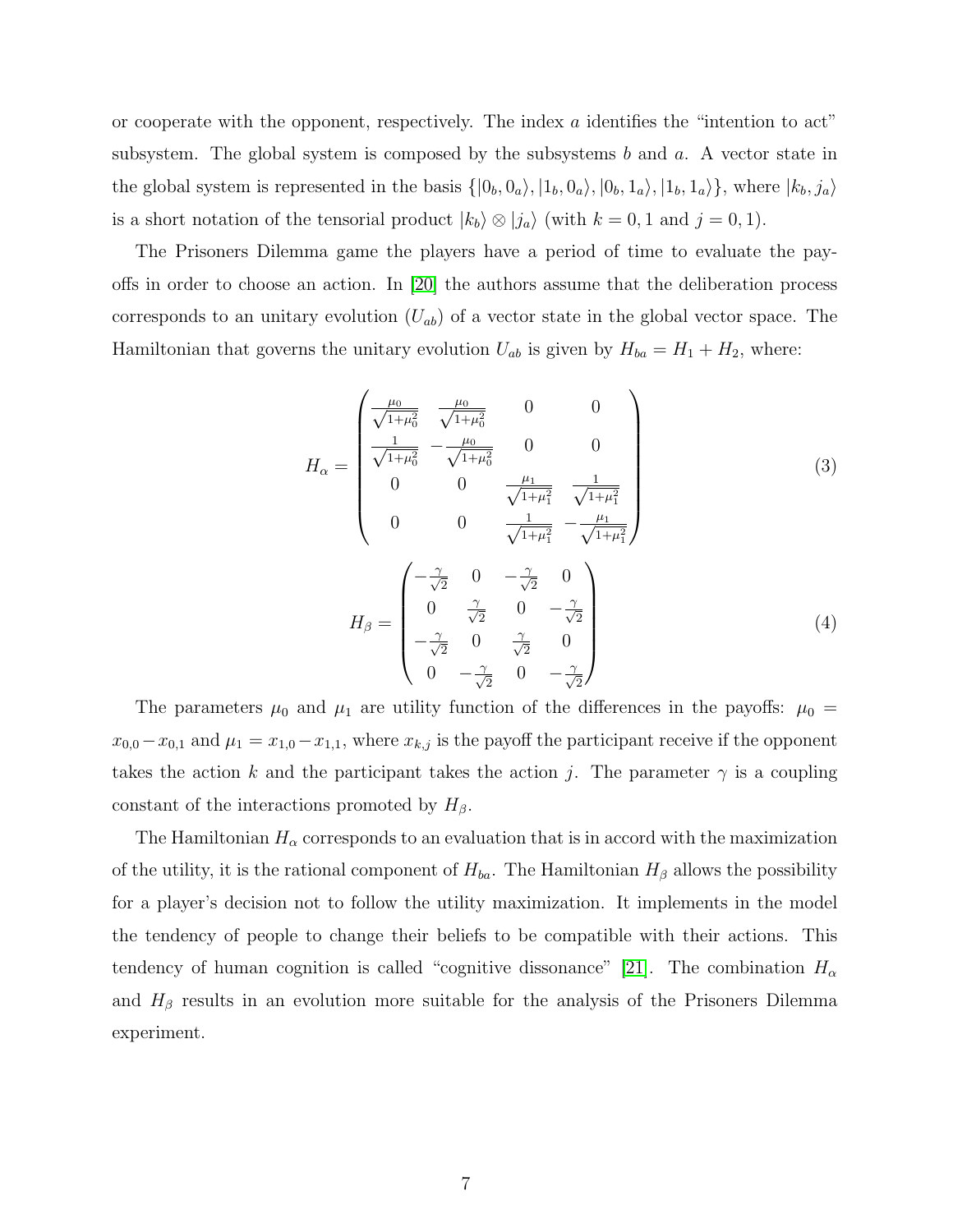#### IV. THE DYNAMICAL QZE IN QUANTUM DECISION THEORY

In this section, it is presented the thought experiment that allow us to study the dynamical QZE in quantum decision theory. The thought experiment is similar to the of the opinion change study [\[7\]](#page-14-5). The procedure is the same except for the intermediate judgments. We consider that the participants receive initial information about a murder and a suspect. Those who consider that the suspect is innocent are selected to continue the experiment. After, participants receive pieces of evidence that the suspect is guilty. The participants are separated in two groups. The first group receive all the pieces of evidences and in the end are asked to make a judgment. A second group revive the same pieces of evidences, but are asked to make intermediate evaluations of actions that are correlated with the participant's beliefs. For example, they could be asked to evaluate is they were willing to report the suspect, or if they would be willing to interact socially with the suspect. The possible action must be associated with payoffs. Each intermediate evaluation should be different from the previews one, in this way they can be represented by different auxiliary subsystems. Neither the evaluation nor its results can be communicated by the participants. In the end of the experiment the participants of the second group also make a final judgment. If the quantum model proposed in this paper is suitable to describe the thought experiment, the probability that a participant in the second group will judge the suspect as innocent must be greater than the same probability for the first group.

The quantum model is constructed in a bipartite Hilbert space  $H = H_b \otimes H_a$ . The subspace  $H_b$  is a two dimensional subspace that can be spanned by  $\{|0_b\rangle, |1_b\rangle\}$ . The subspace  $H_a$  is also a two dimensional subspace and can be spanned by  $\{|0_a\rangle, |1_a\rangle\}$ . In  $H_b$  a vector states represents the participant's beliefs about the suspect's guilt or innocence. The state  $|0_b\rangle$  is associated with the belief that the suspect is innocent and  $|1_b\rangle$  is associated with the belief that the suspect is guilty. In  $H_a$  a vector states represents the participant's intention to act. The state  $|0_a\rangle$  is associated with the intention not to act and  $|1_b\rangle$  is associated with the intention to act. The assumptions about the elements of the vector spaces  $H_a$  and  $H_b$ are in accordance with the hypothesis of the reference [\[7,](#page-14-5) [20\]](#page-15-2).

In the thought experiment, the initial cognitive state of a participant is  $|\psi(t_0)\rangle = |0_b, 0_a\rangle$ . It indicates the belief that the suspect is innocent and the intention not to report the suspect. To show the dynamical QZE we analyze the consequence of a single intermediate interaction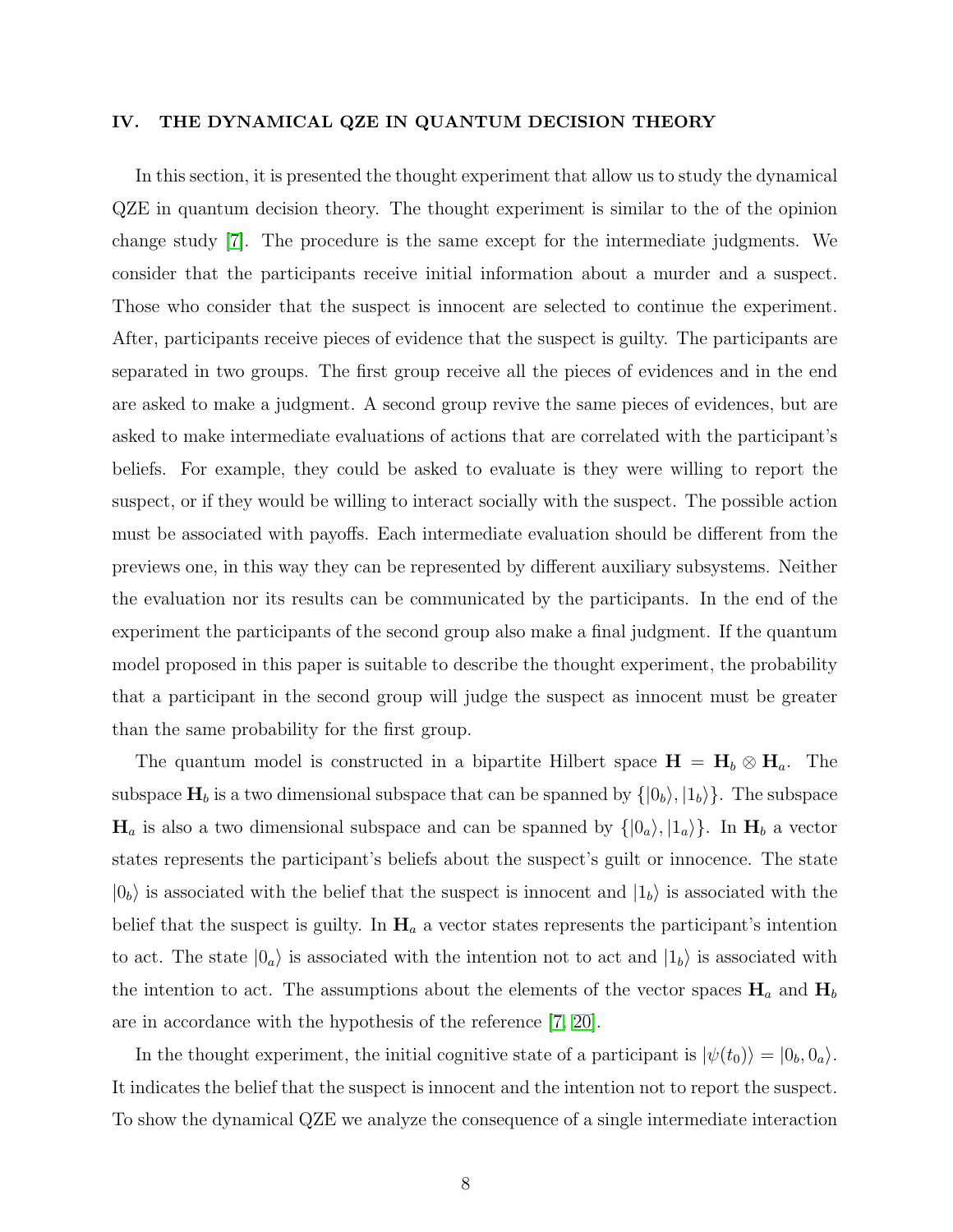between the subsystems b and a. Consider the evolution  $U_I$  composed by three parts:

$$
U_I = (U_b(B_{1,2}) \otimes I_a) U_{ab}(U_b(B_{0,1}) \otimes I_a), \tag{5}
$$

where  $I_a$  is the identity matrix in the subsystem a. The index I in  $U_I$  indicates that the global evolution includes an interaction between the subsystems b and a.

The first part is the free evolution  $U_b(B_{0,1})$  in the subsystem b that was considered in [\[7\]](#page-14-5) and discussed in a previous section. It rotates towards  $|1_b\rangle$  the initial state  $|0_b\rangle$ , thus, it represents the effect of evidences that the suspect is guilty. It is important to emphasize that the subsystem b is supposed to be isolated during the evolution  $U_b(B_{0,1})$ . This assumption is necessary to represent the state in the belief subsystem  $b$  as a pure state, the same assumption was made in [\[7\]](#page-14-5). In the first part of the total evolution the subsystem a remains static. If the possibility of act is not mentioned in this part of the evolution or before that, the evolution of a and b are expected to be independent in the first part of the evolution.

In the second part of the evolution the subsystems  $a$  and  $b$  interact. We consider that the interaction is governed by the unitary operator  $U_{ba}$ , given by the belief-action entanglement model [\[20\]](#page-15-2) and discussed in a previous section. In the present case, it corresponds to the participant's evaluation of his intention to act. It is required, for the dynamical explanation of the QZE, that  $U_{ba}$  must be able to entangle the subsystems b and a. The entanglement between these parts causes decoherence in the subsystem  $b$ , such decoherence is responsible for the delay in the quantum transition process. This was shown in [\[22\]](#page-15-4).

In the third part the subsystem b evolves freely according to  $U_b(B_{1,2})$  and the subsystem a does not evolve. The evolution given by factored operator as the one considered in the first part.

The evolution of  $|\psi_{b,a}(0)\rangle$  is given by:

$$
|\psi_{b,a}(t)\rangle = U_b(B_{1,2})U_{ab}U_b(B_{0,1})|0_b,0_a\rangle.
$$
\n(6)

In the first part of the evolution we get:

<span id="page-8-0"></span>
$$
U_b(B_{0,1})|\psi_{b,a}(t_0)\rangle = \exp(-i\sigma_x B_{0,1})|0_b, 0_a\rangle
$$
  
=  $\cos(B_{0,1})|0_b, 0_a\rangle - i\sin(B_{0,1})|1_b, 0_a\rangle.$  (7)

Notice that  $B_{0,1}$  is the rotation angle of the vector in subsystem b.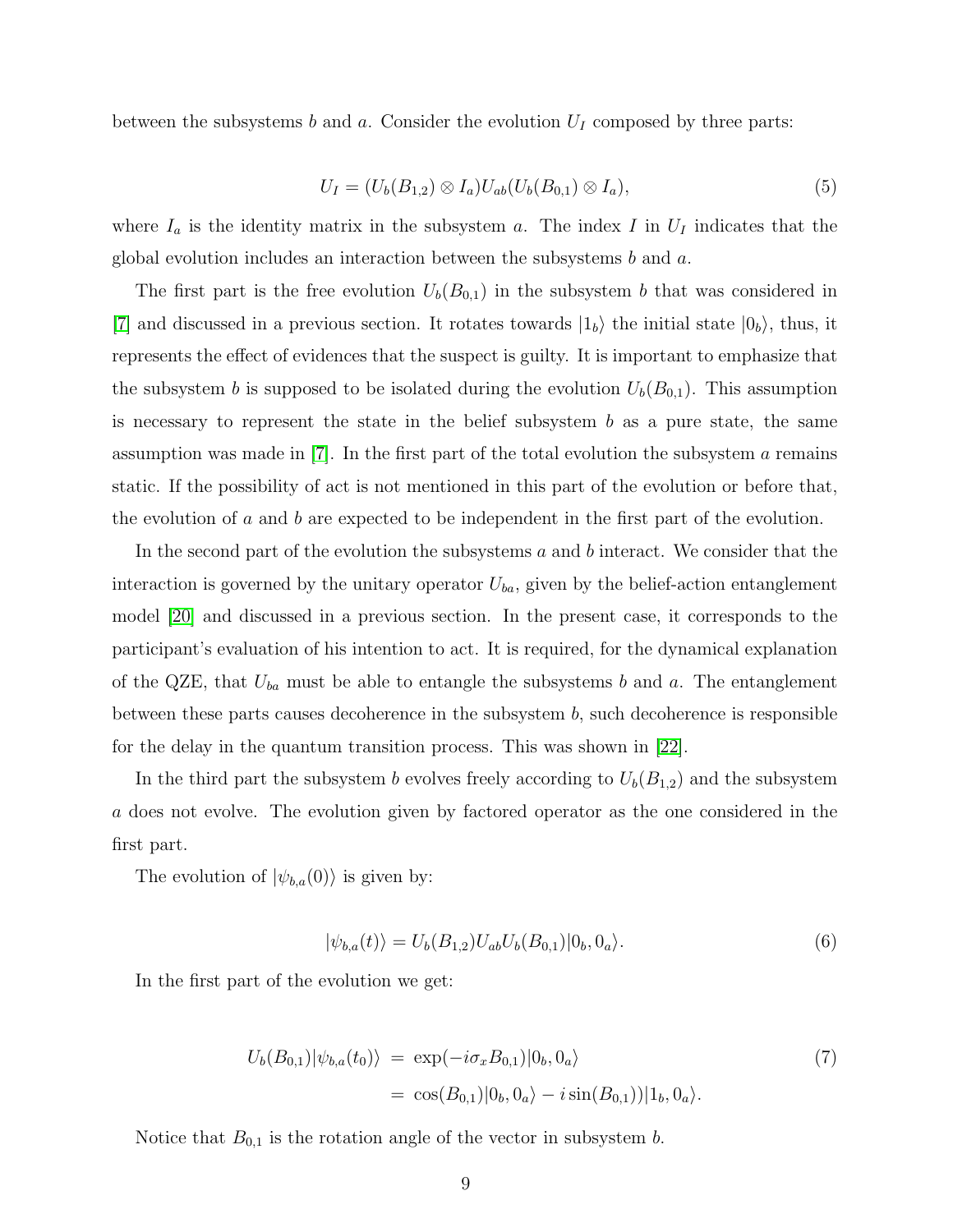To make an analytic description of the effect of a single interaction on the free evolution we assume  $\gamma = 0$ . The Hamiltonian that governs the second part of the evolution becomes  $H_{\beta\alpha} = H_{\alpha}$ . This is an unrealistic assumption, as explained in [\[20\]](#page-15-2),  $\gamma$  is associated with cognitive dissonance tendencies that cannot be suppressed. We assume  $\gamma = 0$  just to simplify the calculation, this simplification is not an essential ingredient for the dynamical QZE. The numerical analysis with  $\gamma \neq 0$  will be presented next.

Under the assumption  $\gamma = 0$ , we have  $U_{ba} = \exp(-iH_{\beta a}t') = \exp(-iH_{\alpha}t')$  where t' is the time of interaction, that corresponds to the time associate with the participant's evaluation of his intention to act. Therefore, the second evolution is given by:

<span id="page-9-0"></span>
$$
U_{ba}(t')|\psi(t_1)\rangle = \exp(-iH_{\alpha}t')[\cos(B_{0,1})|0_b, 0_a\rangle - i\sin(B_{0,1})|1_b, 0_a\rangle]
$$
\n
$$
= \cos(B_{0,1})|0_b\rangle|\nu_a\rangle - i\sin(B_{0,1})|1_b\rangle|\eta_a\rangle,
$$
\n(8)

where

$$
|\nu_a\rangle = \left(e^{-it'}\cos^2\frac{\theta_0}{2} + e^{it'}\sin^2\frac{\theta_0}{2}\right)|0_a\rangle + \left(e^{-it'} - e^{it'}\right)\cos\frac{\theta_0}{2}\sin\frac{\theta_0}{2}|1_a\rangle
$$
(9)  

$$
|\eta_a\rangle = \left(e^{-it'}\cos^2\frac{\theta_1}{2} + e^{it'}\sin^2\frac{\theta_1}{2}\right)|0_a\rangle + \left(e^{-it'} - e^{it'}\right)\cos\frac{\theta_1}{2}\sin\frac{\theta_1}{2}|1_a\rangle
$$

with  $\theta_0 = \arctan\left(\frac{1}{\mu_0}\right)$  $\mu_0$ ) and  $\theta_1 = \arctan\left(\frac{1}{\mu}\right)$  $\mu_1$ ). In the present case, the utility functions  $(\mu_0)$ and  $\mu_1$ ) can be considered as pay-offs for the possible actions. If the utility functions are  $\mu_0 = \mu_1$  we have  $|\nu_a\rangle = |\eta_a\rangle$ . In this case the interaction  $U_{ba}(t')$  does not entangle the subsystems  $b$  and  $a$ , consequently, it would not slow down the quantum transition process. However, if  $\mu_0 \neq \mu_1$  we have  $|\nu_a\rangle \neq |\eta_a\rangle$ . The vector state in equation [\(8\)](#page-9-0) can not be factorized, therefore, it is entangled. It this case, the interaction will cause a slowdown in the quantum transition process in the subsystem b. We consider that  $\mu_0 \neq \mu_1$ .

The third part of the total evolution gives:

$$
U_b(t_1, t)|\psi'(t_1)\rangle = \exp(-i\sigma_x B_{1,2}) [\cos(B_{1,2})|0_b\rangle |\nu_a\rangle - i \sin(B_{1,2})|1_b\rangle |\eta_a\rangle]
$$
(10)  

$$
= \cos(B_{0,1}) [\cos(B_{1,2})|0_b\rangle - i \sin(B_{1,2})|1_b\rangle] |\nu_a\rangle
$$

$$
-i \sin(B_{0,1})) [\cos(B_{1,2})|1_b\rangle - i \sin(B_{1,2})|0_b\rangle] |\eta_a\rangle,
$$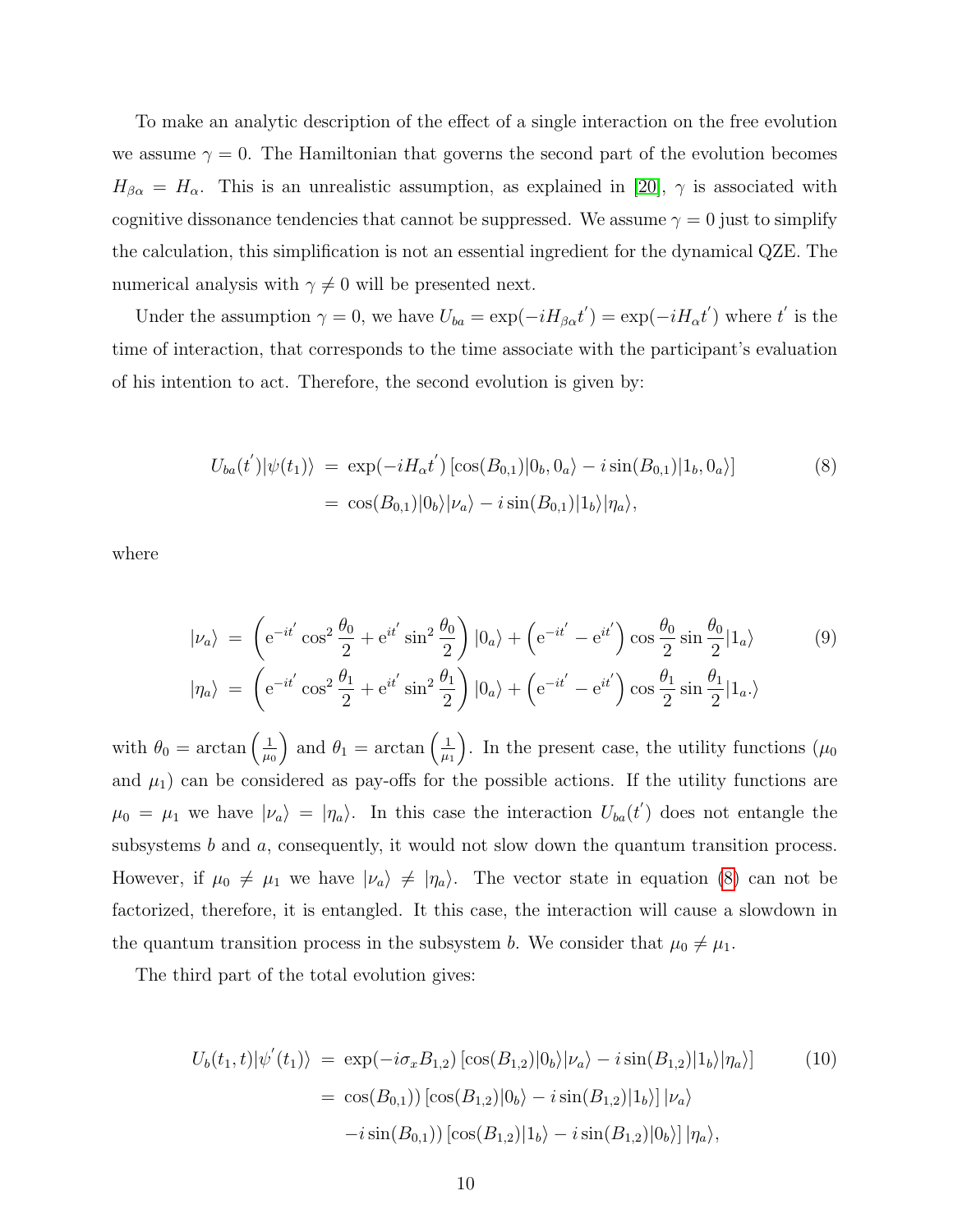The probability that initial state  $|0_b\rangle$  in the subsystem b is measured after the evolution  $U_I$  is given by:

$$
P_{0b}^{I}(B_{0,1} + B_{1,2}) = \langle \psi(t_0)|U_{I}^{\dagger}(|0_0\rangle\langle 0_b| \otimes I_a)U_{I}|\psi(t_0)\rangle
$$
  
\n
$$
= \cos^{2}(B_{0,1})\cos^{2}(B_{1,2}) + \sin^{2}(B_{0,1})\sin^{2}(B_{1,2})
$$
  
\n
$$
-2\cos(B_{0,1})\cos(B_{1,2})\sin(B_{0,1})\sin(B_{1,2}) \operatorname{Re}(\langle \nu_a|\eta_a\rangle).
$$
 (12)

It corresponds to the probability that the cognitive state is still consistent with the belief that the suspect is innocent after the evolution  $U_I$ . To make evident the effect induced by entanglement in retaining the initial state in the subsystem b, we compare  $P_{0b}^I$  with the probability  $P_{0b}$ , that is given by:

$$
P_{0b}(B_{0,1} + B_{1,2}) = \langle \psi(t_0) | U^{\dagger}(|0_0\rangle\langle 0_b| \otimes I_a) U | \psi(t_0) \rangle
$$
\n
$$
= \cos^2(B_{0,1}) \cos^2(B_{1,2}) + \sin^2(B_{0,1}) \sin^2(B_{1,2})
$$
\n
$$
-2 \cos(B_{0,1}) \cos(B_{1,2}) \sin(B_{0,1}) \sin(B_{1,2}),
$$
\n(13)

where  $U = (U_b(B_{1,2}) \otimes I_a)(U_b(B_{0,1}) \otimes I_a)$  is a free evolution of the subsystem b without intermediate interaction with the subsystem a. Therefore,  $P_{0b}(B_{0,1} + B_{1,2})$  is the probability that the cognitive state is still consistent with the belief that the suspect is innocent after the evolution U.

The vectors  $|\nu_a\rangle$  and  $|\eta_a\rangle$  are unitary, then their inner product results in  $\text{Re}(\langle \nu_a|\eta_a\rangle) \leq 1$ . We conclude that  $P_{0b}(B_{0,1} + B_{1,2}) \leq P_{0b}(B_{0,1} + B_{1,2})$ , the interaction with the subsystem a slow down the quantum transition process in the subsystem b. This effect is shown in FIG.1, where it is clear that the probabilities  $P_{0b}(B)$  and  $P_{0b}^{I}(B)$  evolve differently after the interaction.

Notice that the slowdown of the opinion change is the result of a mere evaluation of the intention to act. After receiving some pieces of evidence that the suspect is guilty (in FIG.1  $B_{0,1} = 0.2$ , the participant is asked about a possibility to act. This action is related to the participant's belief about the murder. The participant only evaluates his intention to act, but does not express his belief or intention to act.

In FIG.1 it is shown that the derivative of the probability function  $P_{0b}^I$  changes after the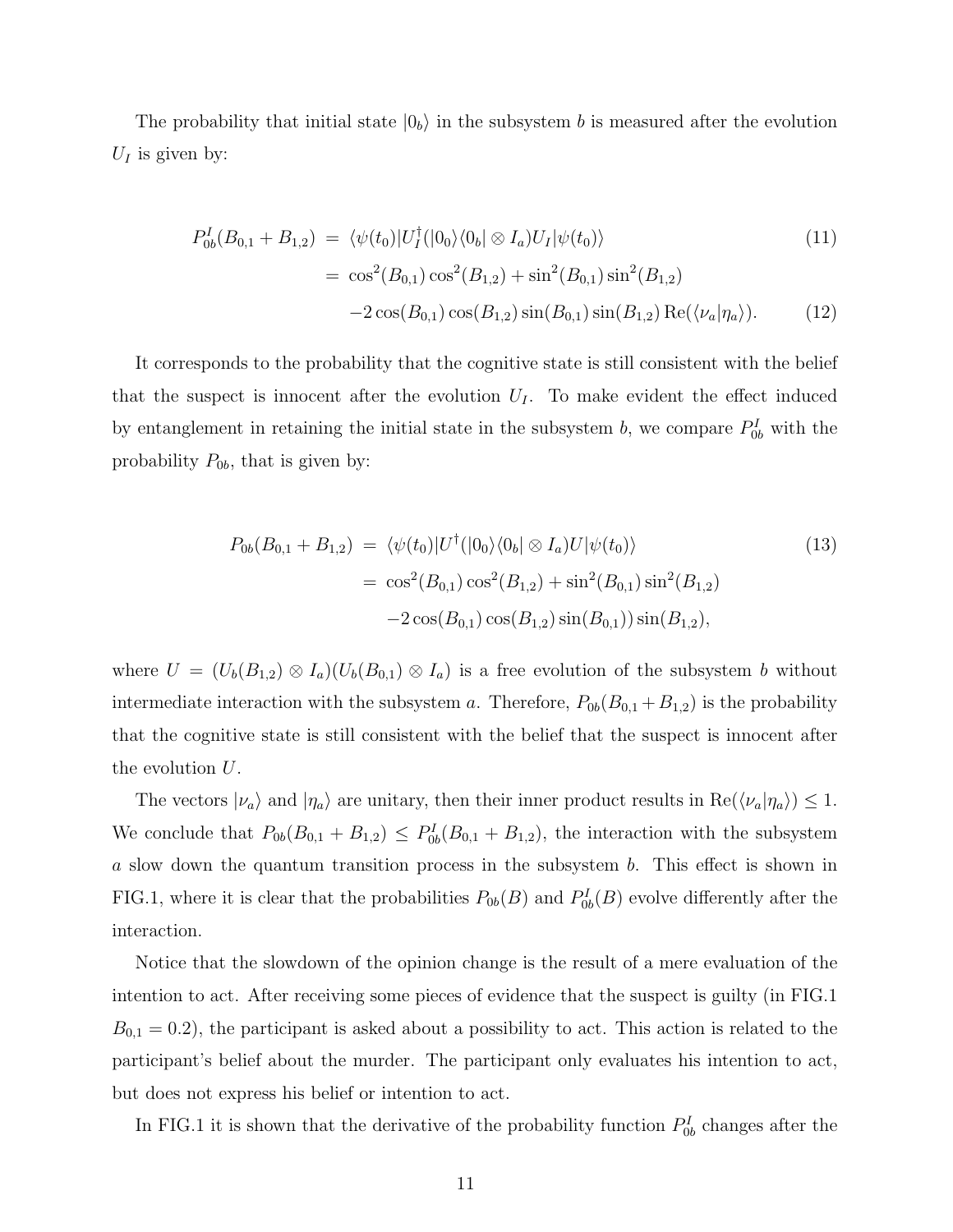

FIG. 1:  $P_{0b}(B) \times B$  (solid line) and  $P_{0b}^I(B) \times B$ , where B is a continuous variable that represents the possible values of  $B_{m,n}$ . The point 1 corresponds to  $B = B_{0,1} = 0.2$ , the points 2 (3) corresponds to  $B = B_{0,1} + B_{1,2} = 0.6$  in  $P_{0b}(B)$   $(P_{0b}^I(B))$ . We consider  $\gamma = 0$ ,  $\mu_0 = 0.3$ ,  $\mu_1 = 0.6$  and  $t' = \pi/2$ 

measurement. The derivative measures the transition rate. Immediately after the measurement it is given by:

$$
V_I = \lim_{B_{1,2} \to 0} \frac{d}{dB_{1,2}} P_{0b}^I(B_{0,1} + B_{1,2}) = -2\cos(B_{0,1})\sin(B_{0,1})\operatorname{Re}(\langle \nu_a|\eta_a\rangle). \tag{14}
$$

When no interaction is performed the transition rate is:

$$
V = \lim_{B_{1,2} \to 0} \frac{d}{dB_{1,2}} P_{0b}(B_{0,1} + B_{1,2}) = -2\cos(B_{0,1})\sin(B_{0,1}).
$$
\n(15)

The transition rate is reduced if an interaction takes place:  $|V'| \leq |V|$ . If the vector  $|\nu_a\rangle$  is orthogonal to  $|\eta_a\rangle$  the transition rate  $V_I$  is null immediately after the interaction. The orthogonality also implies that the state given in equation [\(7\)](#page-8-0) is a maximally entangled state. In the context of quantum measurement theory, the maximally entangled state characterizes the interaction as a perfect measurement on the system of interest, performed by the auxiliary subsystem. When a sequence of perfect measurements are performed a quantum transition process can be frozen (this is the dynamical QZE), despite the fact that no projections of quantum state are considered [\[4,](#page-14-3) [6\]](#page-14-4).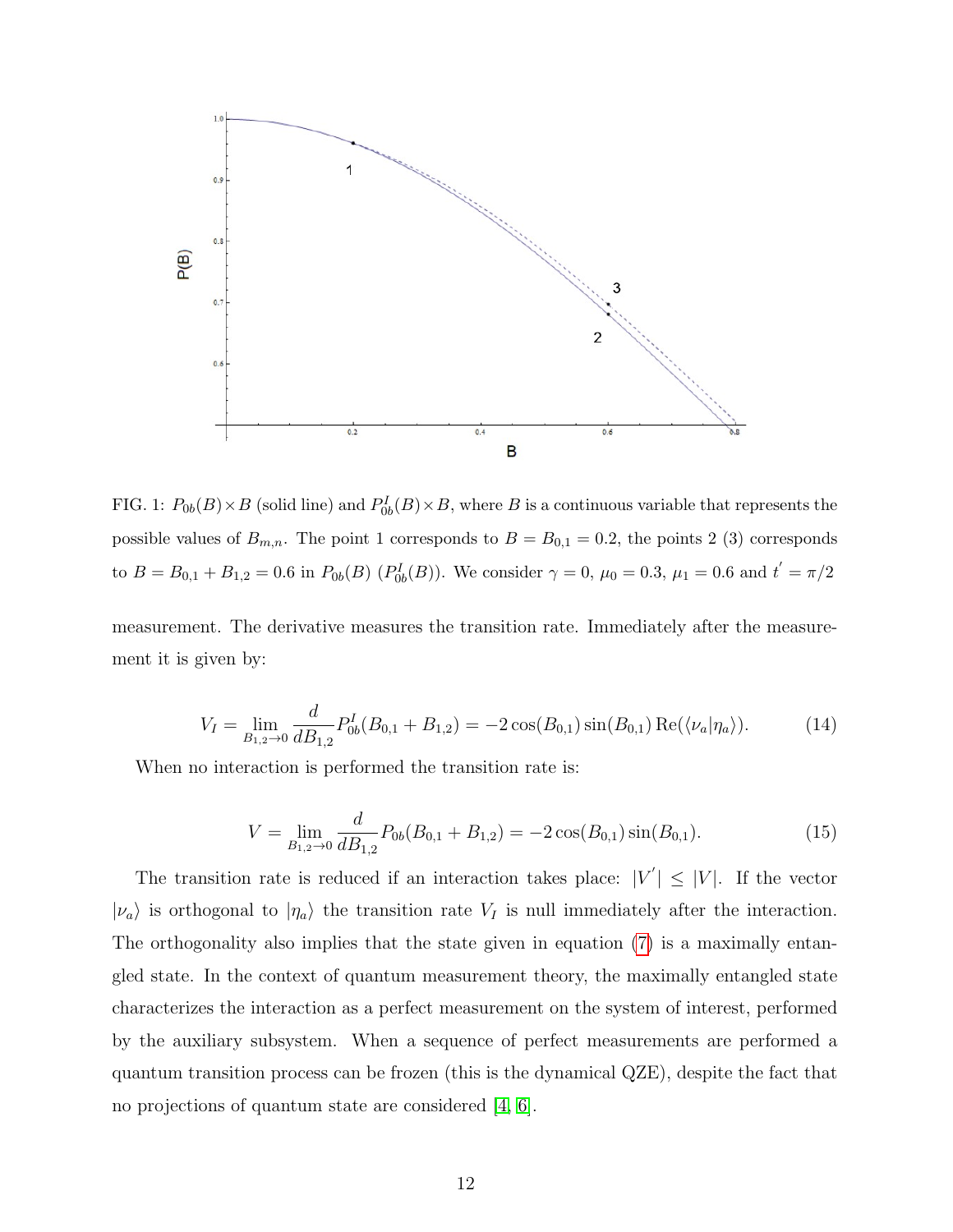Notice that the transition rates  $V_I$  and  $V$  depend on the interference terms of the probabilities  $P_{0b}^I(B_{0,1}+B_{1,2})$  and  $P_{0b}(B_{0,1}+B_{1,2})$  respectively. The interaction induces a decoherence effect that reduces the interference terms, consequently, it reduces the transition rate.

If  $0 < \text{Re}(\langle \nu_a | \eta_a \rangle) < 1$  the interaction results in a partial entangled state. A sequence of these interactions results in a partial QZE, as it was shown in [\[23\]](#page-15-5).

In the case of  $-1 < \text{Re}(\langle \nu_a | \eta_a \rangle) < 0$  the function  $P_{0b}^I$  becomes increasing. It means that a subsequent free evolution  $U_b(B_{1,2})$  will bring the state closer to the initial state. This effect was pointed out in reference [\[24\]](#page-15-6). This condition will be explored in the context of quantum decision theory in a future work.

## **A.** Dynamics with  $\gamma \neq 0$

In this section we consider model with  $\gamma \neq 0$  that corresponds to a more realistic approach. The Hamiltonian that governs the interaction between the subsystems b and a is  $H_{\beta\alpha}$  =  $H_{\alpha} + H_{\beta}$ . It accounts for the utility maximization principle and the cognitive dissonance, as it was discussed in [\[20\]](#page-15-2).

In FIG.2 it is shown the effect of a single interaction, governed by  $H_{\beta\alpha} = H_{\alpha} + H_{\beta}$ , in the quantum transition process. The probability  $P_{0b}(B)$  decreases continuously while  $P_{0b}^I(B)$ has a discontinuity. This discontinuity in the graphic is caused by the interaction, which is a dynamical process given by:

$$
U_{ba}(t')|\psi(t_1)\rangle = \exp(-iH_{\beta\alpha}t')\left[\cos(B_{0,1})|0_b,0_a\rangle - i\sin(B_{0,1})|1_b,0_a\rangle\right].\tag{16}
$$

The graphic in FIG.2 does not show the evolution of the function  $P_{0b}^I(B)$  during the interaction. It only shows the result of this dynamical process, which is the discontinuous decrease of  $P_{0b}^I(B)$ . During the interaction process, the probability of measuring the state  $|0<sub>b</sub>\rangle$  in the subsystem b decreases. This discontinuity is not present in the graphic of FIG.1 because during the interaction governed by the Hamiltonian  $H_{\alpha}$  the probability of measuring the state  $|0_b\rangle$  in the subsystem b does not change.

We set the parameters  $\gamma = 2.09$  and  $t' = \pi/2$  as it was done in [\[20\]](#page-15-2) to model the results of the Prisoners Dilemma game. We set  $\mu_0 = \mu_1 = 1.4$  to minimize the reduction of the probability  $P_{0b}^I$  during the interaction. The purpose of this section is to study the quantum transition process governed by the  $U_b$ , and to compare the process with and without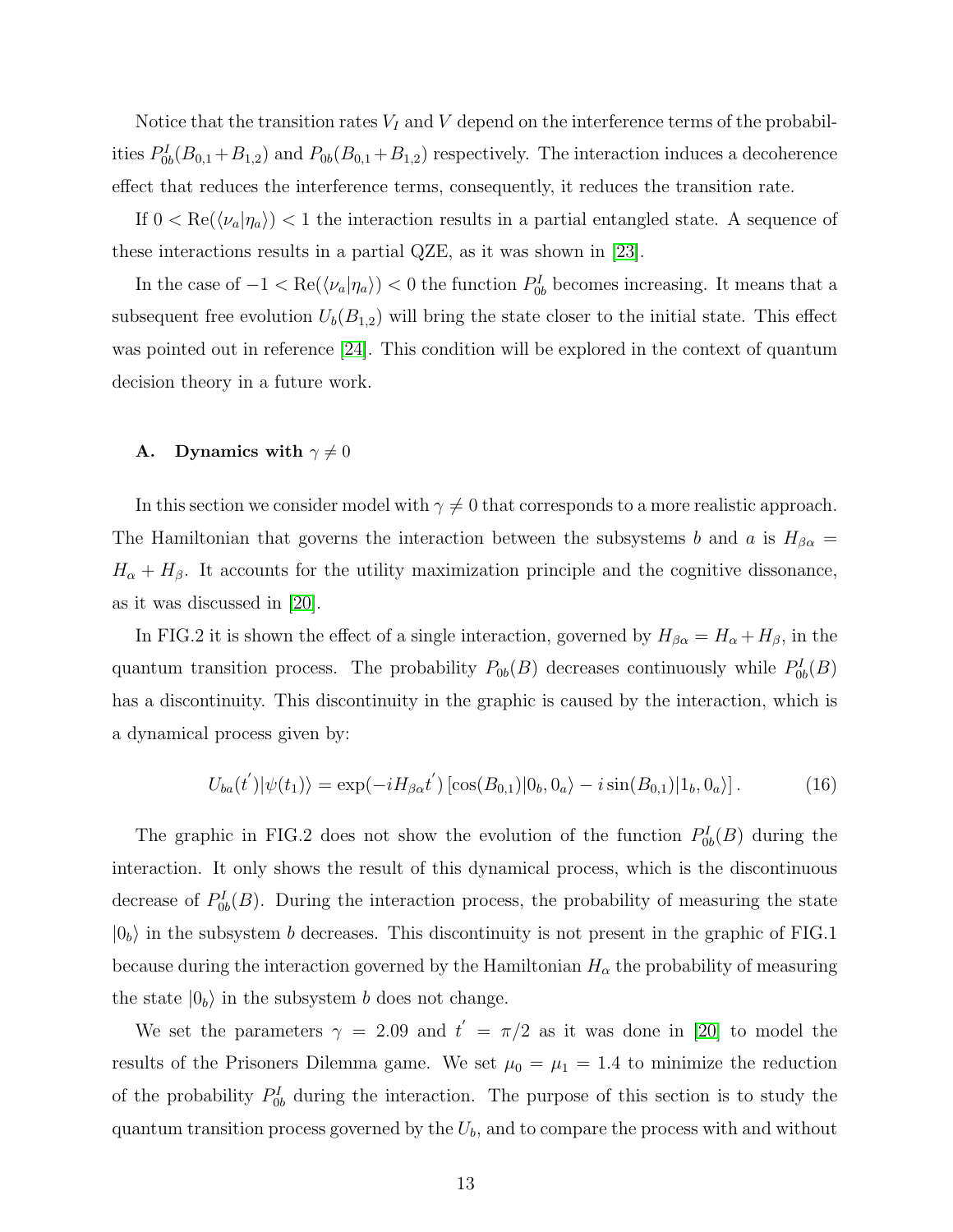

FIG. 2:  $P_{0b}(B) \times B$  (solid line) and  $P_{0b}^I(B) \times B$ , where B is a continuous variable that represents the possible values of  $B_{m,n}$ . The point 1(2) corresponds to  $B = B_{0,1} = 0.2$  in  $P_{0b}(B)$   $(P_{0b}^I(B))$ , the points 3(4) corresponds to  $B = B_{0,1} + B_{1,2} = 0.8$  in  $P_{0b}(B)$   $(P_{0b}^I(B))$ . We consider  $\gamma = 2.09$ ,  $\mu_0 = 1.4, \, \mu_1 = 1.4 \text{ and } t' = \pi/2$ 

intermediate interactions. The increase of the transition probability during the interaction is not the focus of the present work, however, it is an inevitable result of the interaction describe by the Hamiltonian  $H_{\beta\alpha} = H_{\alpha} + H_{\beta}$ . The setting of the utility function was used to reduce this inevitable effect because these functions have an objective character, therefore, they can be controlled.

To summarize, in this paper it is proposed an analysis of the dynamical QZE in the quantum decision theory. In quantum physics, the dynamical approach of QZE shows that the slowdown of a quantum transition takes place even if no intermediate measurement results are revealed. The dynamical approach of QZE in quantum decision theory implies that an opinion change process is slowed down by frequent evaluations of intentions to act. The actions must be correlated with beliefs, but the mere evaluation is enough to delay the opinion change process. In this sense, the dynamical QZE in the quantum decision theory is associated with an internal process, in which the communication of the subject's beliefs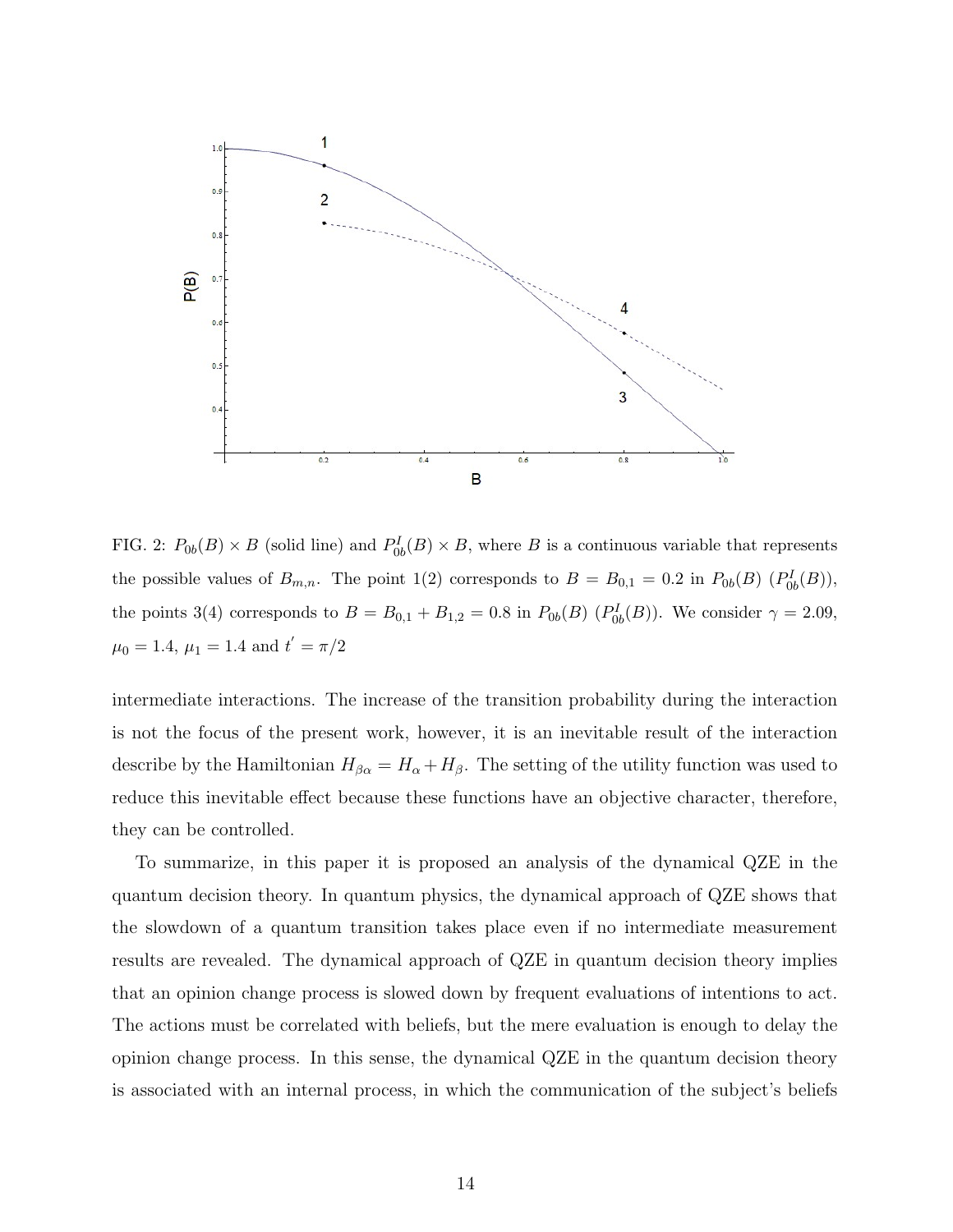or intentions are not necessary.

- <span id="page-14-1"></span><span id="page-14-0"></span>[1] B. Misra, E.C. G. Sudarshan, J. Math. Phys. 18 (1977) 756-763.
- <span id="page-14-2"></span>[2] C. B. Chiu, E. C. Sudarshan, and B. Misra , Phys. Rev. D 16 (1977) 520-529.
- <span id="page-14-3"></span>[3] W. M. Itano, D. J. Heinzen, J. J. Bollinger, D. J. Wineland, Phys. Rev. A 41, 2295 (1990).
- [4] L. E. Ballentine Phys. Rev. A 43, 5165 (1991).
- <span id="page-14-4"></span>[5] W. M. Itano, D. J. Heinzen, J. J. Bollinger, D. J. Wineland, Phys. Rev. A 43, 5168 (1991).
- <span id="page-14-5"></span>[6] S. Pascazio, M. Namiki Phys. Rev. A 50, 4582 (1994).
- [7] Yearsley, James M., and Emmanuel M. Pothos. "Zeno's paradox in decision-making." Proceedings of the Royal Society B: Biological Sciences 283.1828 (2016): 20160291.
- <span id="page-14-6"></span>[8] Tversky, A. and Kahneman, D, Judgment under uncertainty: heuristics and biases. Science 185, 11241131 (1983).
- [9] Tversky, A. and Shafir, E, The disjunction effect in choice under uncertainty. Psychol. Sci. 3, 305309 (1992).
- <span id="page-14-7"></span>[10] Shafir, E. and Tversky, A, Thinking through uncertainty: nonconsequential reasoning and choice. Cogn. Psychol. 24, 449474 (1992).
- <span id="page-14-9"></span><span id="page-14-8"></span>[11] Savage, L. J, The foundations of statistics. New York, NY: Wiley (1954).
- [12] Busemeyer, Jerome R., Peter D. Kvam, and Timothy J. Pleskac. "Markov versus quantum dynamic models of belief change during evidence monitoring." Scientific reports 9.1 (2019): 1-10.
- [13] Tsarev, Dmitriy, et al. "Phase transitions, collective emotions and decision-making problem in heterogeneous social systems." Scientific Reports 9.1 (2019): 1-13.
- <span id="page-14-10"></span>[14] Joong-Sung, Lee, et al. "Experimental Demonstration on Quantum Sensitivity to Available Information in Decision Making." Scientific Reports (Nature Publisher Group) 9.1 (2019).
- [15] Busemeyer JR, Bruza P. 2011 Quantum models of cognition and decision making. Cambridge, UK: Cambridge University Press.
- [16] Haven E, Khrennikov A. 2013 Quantum social science. Cambridge, UK: Cambridge University Press.
- [17] Pothos EM, Busemeyer JR. 2013 Can quantum probability provide a new direction for cognitive modeling? Behav. Brain Sci. 36, 255327.